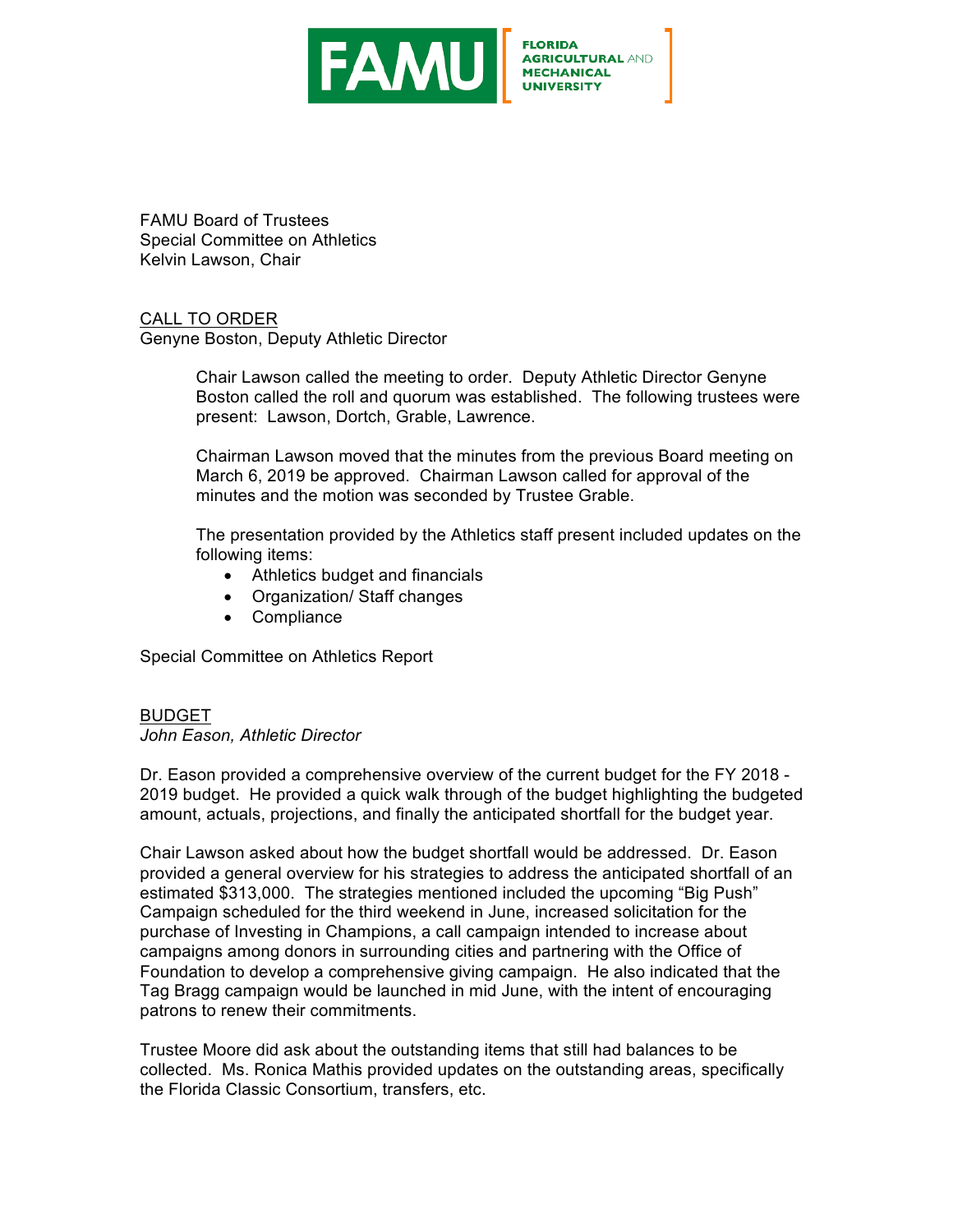

Trustee Lawson did ask for more information on how the shortfall would be closed, specifically what the target amounts may be for each of the events scheduled as a part of the overall strategy.

Trustee Lawson asked Dr. Wanda Ford to give an update of the payment plan established for deficit. Dr. Ford confirmed that the FAMU Foundation had satisfied the payment for the first three years and the Athletic Department is scheduled to start making a payment in the amount of \$57,000 in FY 19-20. This amount is included in the FY 19-20 budget.

## ORGANIZATIONAL

*John Eason, Athletic Director*

## • **Student-athlete Success Updates:**

- 134 student-athletes with 3.0 GPA or higher
- 13 student-athletes with 4.0
- 33 graduates (Spring 2019) / 17 graduates (Summer 2019)
- **Organizational Updates:**
	- Planning for new hires/ Interviews slated for the following positions:
		- Director of Advancement
		- Director for Media Relations/Sports Information
		- Ticket Office, Manager
		- Assistant Women's Basketball Coach
	- **Investing in Champions/ Tag Bragg Updates**:
		- To date: \$195,450 (full payments)/ \$271, 324 (full & partial payments)
		- Tag Bragg launches June 14, 2019 (new banner design)
			- 2018-2019 Banners have been cleaned/autographed/ Mail out: June 10, 2019
		- BIG PUSH Campaign, June 14 16, 2019

Trustee Lawson also inquired about whether the Director of Advancement would be a new position, and Deputy AD Boston confirmed that it was not a new position and is in the current budget. Trustee Mills inquired as to whether Dr. Eason had graduation rates according to percentages, and Dr. Eason indicated that he could provide that information. Trustee Mills is requesting more information on the four-year graduation rate of student-athletes.

#### **COMPLIANCE**

*Kendra Greene, Associate Athletic Director of Compliance/* SWA

Ms. Greene provided an update on summer activity of the compliance staff, confirmation of graduating seniors and student-athlete eligibility process. She went on to highlight the following areas of focus.

## **Areas of focus**